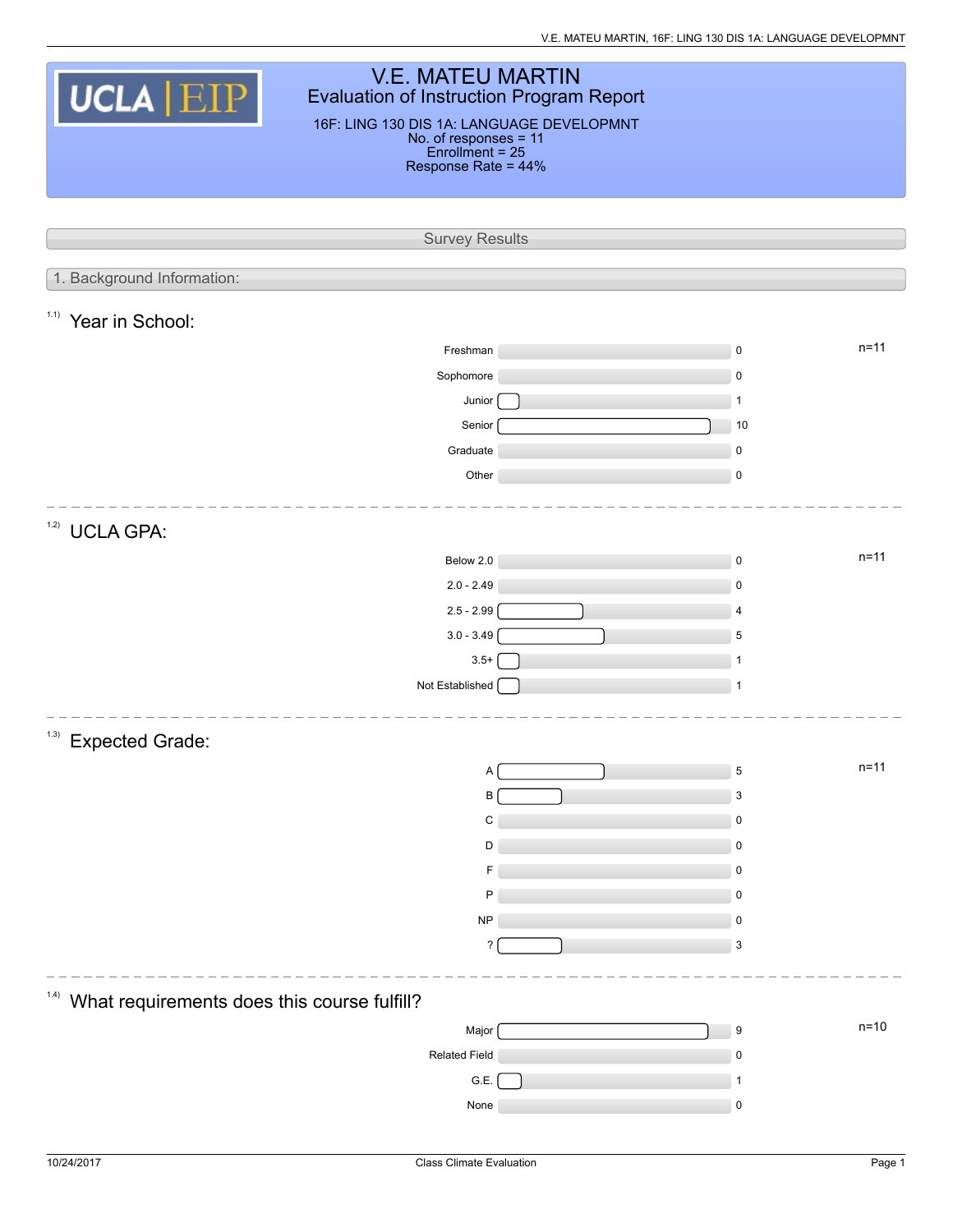| 2. To What Extent Do You Feel That:                                                           |                                                                                                                                                                          |  |  |                                                                                                                                                                                                                                                                                                                                                                                                        |                                                              |
|-----------------------------------------------------------------------------------------------|--------------------------------------------------------------------------------------------------------------------------------------------------------------------------|--|--|--------------------------------------------------------------------------------------------------------------------------------------------------------------------------------------------------------------------------------------------------------------------------------------------------------------------------------------------------------------------------------------------------------|--------------------------------------------------------------|
| 2.1)<br>Instructor Concern - The instructor<br>was concerned about student<br>learning.       |                                                                                                                                                                          |  |  | Very Low or $\begin{array}{ c c c c c c c c c }\n\hline\n&\text{Never}&0&0&0&0&0&1&1&9&\text{Very High or }\n\hline\n&1&2&3&4&5&6&7&8&9&\n\end{array}$                                                                                                                                                                                                                                                 | n=11<br>$av = 8.73$<br>$md=9$<br>$dev = 0.65$                |
| $222$ Organization - Class presentations<br>were well prepared and organized.                 | Very Low or $\begin{array}{ c c c c c }\n\hline\n\text{Never} & \begin{array}{ c c c c }\n\hline\n1 & 2 & 3 & 4 & 5 & 6 & 7 \\ \hline\n\end{array}\n\hline\n\end{array}$ |  |  | 1 9 Very High or<br>HAlways                                                                                                                                                                                                                                                                                                                                                                            | n=11<br>$av = 8.73$<br>$md=9$<br>$dev = 0.65$                |
| 2.3)<br>Interaction - Students felt welcome in<br>seeking help in or outside of the<br>class. |                                                                                                                                                                          |  |  | Very Low or $\begin{array}{ c c c c c c c c c }\n\hline\n&\text{Never}&0&0&0&0&0&1&1&9&\text{Very High or }\n\hline\n&1&2&3&4&5&6&7&8&9&\n\hline\n\end{array}$                                                                                                                                                                                                                                         | n=11<br>$av = 8.73$<br>$md=9$<br>$dev = 0.65$                |
| (2.4)<br><b>Communication Skills - The</b><br>instructor had good communication<br>skills.    |                                                                                                                                                                          |  |  | Very Low or $\begin{array}{ c c c c c c }\n\hline\n0 & 0 & 0 & 0 & 0 & 1 & 1 & 9 \\ \hline\n\end{array}$ Very High or Never <b>New Alman Structure 1</b> Always                                                                                                                                                                                                                                        | n=11<br>$av = 8.73$<br>$md=9$<br>$dev = 0.65$                |
| <sup>2.5)</sup> Value - You have learned something<br>you consider valuable.                  |                                                                                                                                                                          |  |  | Very Low or $\begin{array}{ c c c c c c }\n\hline\n&\text{N} & \text{O} & \text{O} & \text{O} & \text{O} & \text{O} & \text{O} & \text{O} & \text{O} & \text{O} & \text{O} & \text{O} & \text{O} & \text{O} & \text{O} & \text{O} & \text{O} & \text{O} & \text{O} & \text{O} & \text{O} & \text{O} & \text{O} & \text{O} & \text{O} & \text{O} & \text{O} & \text{O} & \text{O} & \text{O} & \text{O$ | n=11<br>$av = 8.73$<br>$md=9$<br>$dev = 0.65$                |
| 2.6)<br>Overall - Your overall rating of the<br>instructor.                                   |                                                                                                                                                                          |  |  | Very Low or $\begin{array}{ccccccc}\n0 & 0 & 0 & 0 & 0 & 1 & 1 & 9 \\ \hline\n\end{array}$ Very High or Never<br>$\frac{1}{2}$ Always                                                                                                                                                                                                                                                                  | n=11<br>$av = 8.73$<br>$md=9$<br>$dev = 0.65$                |
| <sup>2.7)</sup> Overall – Your overall rating of the<br>course.                               |                                                                                                                                                                          |  |  | 1 9 Very High or<br>H Always                                                                                                                                                                                                                                                                                                                                                                           | $n = 11$<br>$av = 8.73$<br>$md=9$<br>$dev = 0.65$            |
| 3. Your View of Course Characteristics:                                                       |                                                                                                                                                                          |  |  |                                                                                                                                                                                                                                                                                                                                                                                                        |                                                              |
| 3.1) Subject interest before course                                                           | Low                                                                                                                                                                      |  |  | High                                                                                                                                                                                                                                                                                                                                                                                                   | n=10<br>$av = 2.5$<br>$md=2.5$<br>$dev = 0.53$<br>$ab = 1$   |
| 3.2)<br>Subject interest after course                                                         | Low                                                                                                                                                                      |  |  | High                                                                                                                                                                                                                                                                                                                                                                                                   | $n = 10$<br>$av = 2.8$<br>$md=3$<br>$dev = 0.42$<br>$ab = 1$ |
| Mastery of course material                                                                    | Low                                                                                                                                                                      |  |  | High                                                                                                                                                                                                                                                                                                                                                                                                   | n=11<br>$av = 2.73$<br>$md=3$<br>$dev = 0.47$                |
| 3.4)<br>Difficulty (relative to other courses)                                                | Low                                                                                                                                                                      |  |  | High                                                                                                                                                                                                                                                                                                                                                                                                   | n=10<br>$av = 2.2$<br>$md=2$<br>$dev = 0.42$<br>$ab = 1$     |
| Workload/pace was                                                                             | Too Slow                                                                                                                                                                 |  |  | Too Much                                                                                                                                                                                                                                                                                                                                                                                               | $n = 10$<br>$av = 2.1$<br>$md=2$<br>dev.=0.32<br>$ab = 1$    |
| Texts, required readings                                                                      | Poor                                                                                                                                                                     |  |  | Excellent                                                                                                                                                                                                                                                                                                                                                                                              | n=10<br>$av = 2.7$<br>$md=3$<br>$dev = 0.48$<br>$ab = 1$     |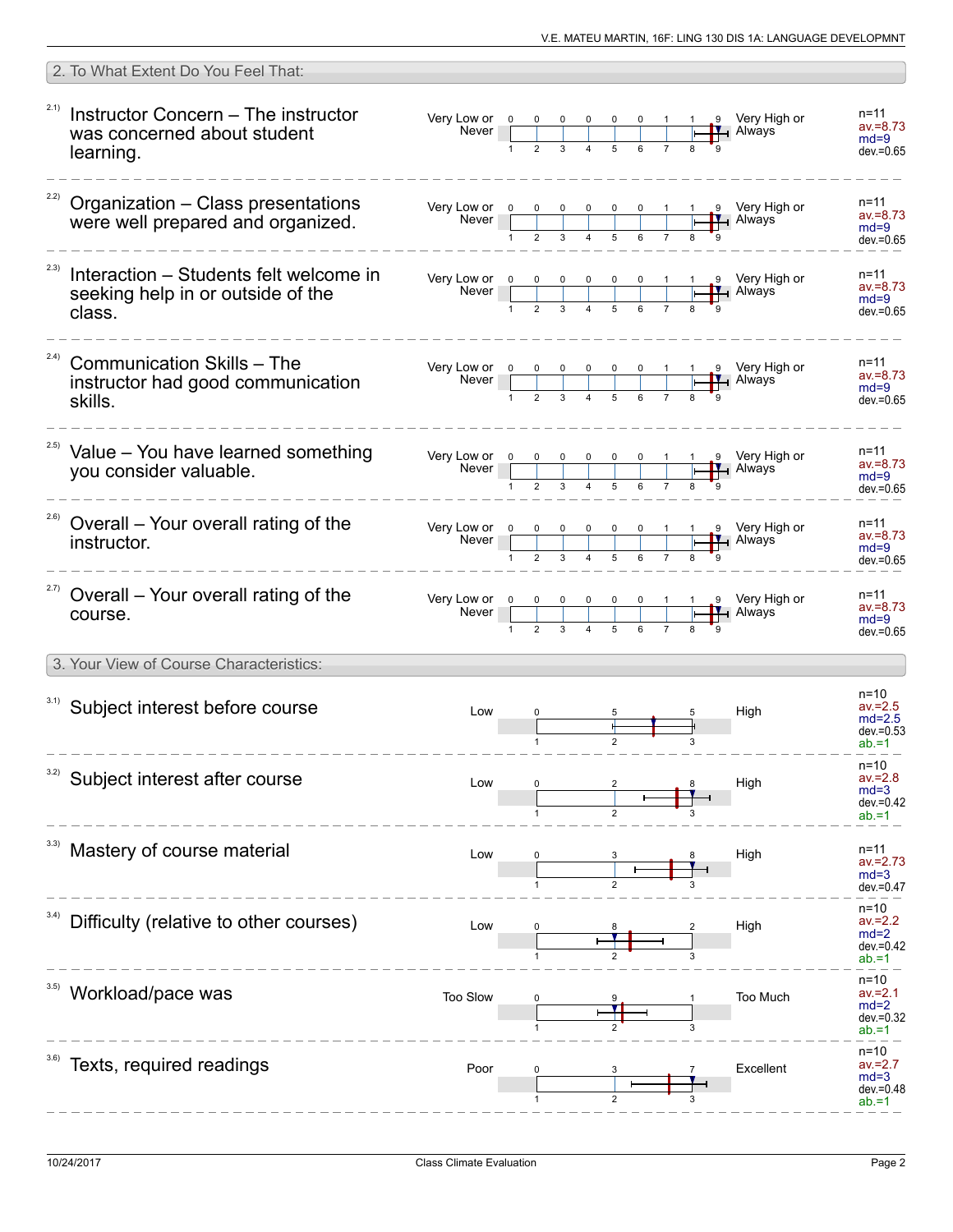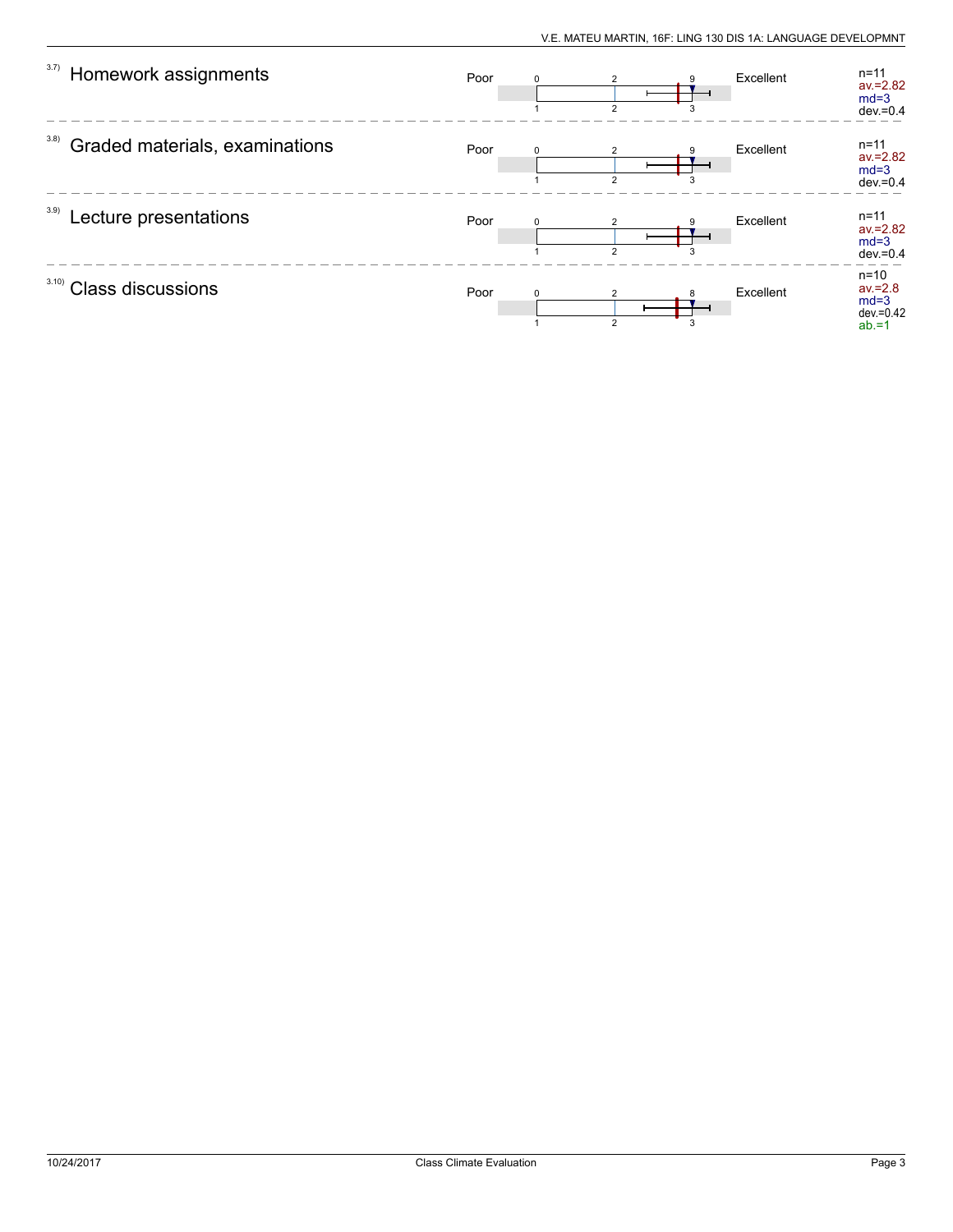# Profile

#### Subunit: LING

Name of the course: (Name of the survey)

 $- - - -$ 

Name of the instructor: V.E. MATEU MARTIN

16F: LING 130 DIS 1A: LANGUAGE DEVELOPMNT

Values used in the profile line: Mean

#### 2. To What Extent Do You Feel That:

- 2.1) Instructor Concern The instructor was concerned about student learning.
- 2.2) Organization Class presentations were well prepared and organized.
- 2.3) Interaction Students felt welcome in seeking help in or outside of the class.
- 2.4) Communication Skills The instructor had good communication skills.
- 2.5) Value You have learned something you consider valuable.
- $2.6$ ) Overall Your overall rating of the instructor.
- $2.7)$  Overall Your overall rating of the course.

| Very Low or<br>Never | Very High or<br>Always | $n = 11$ | $av = 8.73$ |
|----------------------|------------------------|----------|-------------|
| Very Low or<br>Never | Very High or<br>Always | $n = 11$ | $av = 8.73$ |
| Very Low or<br>Never | Very High or<br>Always | $n = 11$ | $av = 8.73$ |
| Very Low or<br>Never | Very High or<br>Always | $n = 11$ | $av = 8.73$ |
| Very Low or<br>Never | Very High or<br>Always | $n = 11$ | $av = 8.73$ |
| Very Low or<br>Never | Very High or<br>Always | $n = 11$ | $av = 8.73$ |
| Very Low or<br>Never | Very High or<br>Always | $n = 11$ | $av = 8.73$ |

### 3. Your View of Course Characteristics:

| 3.1) | Subject interest before course         | Low      |  | High      | $n=10$   | $av = 2.50$ |
|------|----------------------------------------|----------|--|-----------|----------|-------------|
| 3.2) | Subject interest after course          | Low      |  | High      | $n=10$   | $av = 2.80$ |
| 3.3) | Mastery of course material             | Low      |  | High      | $n = 11$ | $av = 2.73$ |
| 3.4) | Difficulty (relative to other courses) | Low      |  | High      | $n=10$   | $av = 2.20$ |
| 3.5) | Workload/pace was                      | Too Slow |  | Too Much  | $n=10$   | $av = 2.10$ |
| 3.6) | Texts, required readings               | Poor     |  | Excellent | $n=10$   | $av = 2.70$ |
| 3.7) | Homework assignments                   | Poor     |  | Excellent | $n = 11$ | $av = 2.82$ |
| 3.8) | Graded materials, examinations         | Poor     |  | Excellent | $n = 11$ | $av = 2.82$ |
| 3.9) | Lecture presentations                  | Poor     |  | Excellent | $n = 11$ | $av = 2.82$ |
|      | 3.10) Class discussions                | Poor     |  | Excellent | $n = 10$ | $av = 2.80$ |